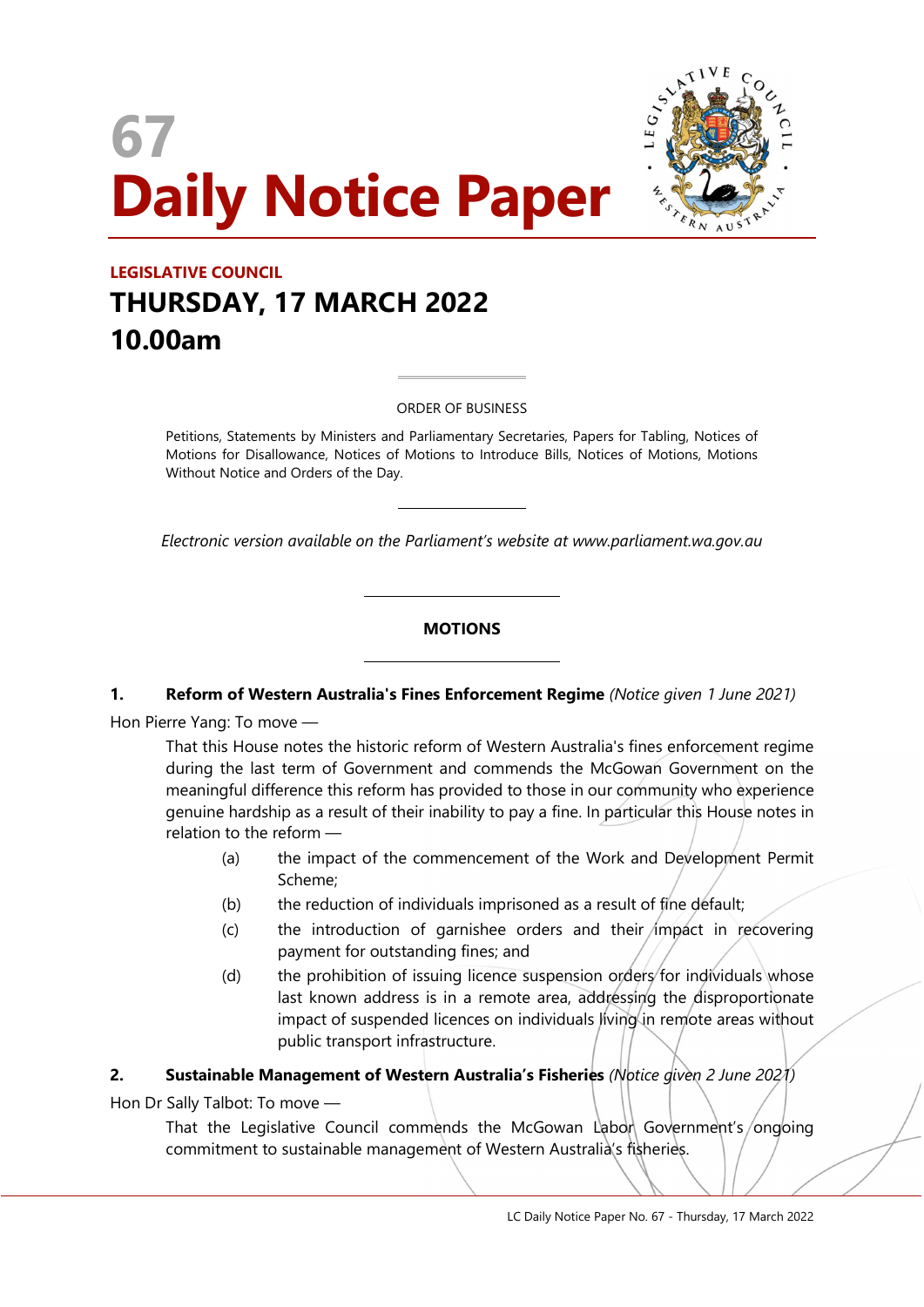#### **3.** Innovation Voucher Program (Notice given 2 June 2021)

Hon Dan Caddy: To move —

That this House notes the McGowan Government's commitment to foster innovation and grow entrepreneurship in Western Australia through the successful Innovation Voucher Program and by providing initial funding for start-ups and small businesses to commercialise their ideas and create jobs.

#### 4. McGowan Labor Government - Machinery of Government Changes (Notice given 3 June 2021)

Hon Peter Collier: To move —

That this House expresses its concern with the McGowan Labor Government's machinery of government changes, in particular the establishment of the Department of Communities, in relation to, amongst other things —

- (a) the impact of the amalgamation of five departments into one with the Department of Communities upon some of Western Australia's most vulnerable people;
- (b) the issues surrounding a lack of leadership and direction within departments; and
- (c) the issues surrounding the duplication of Ministerial responsibility within amalgamated departments.

#### 5. Housing Concerns (Notice given 3 June 2021)

Hon Steve Martin: To move —

That this House expresses its concern with issues within the Housing portfolio, in particular —

- (a) the unacceptable and rising level of homelessness throughout Western Australia;
- (b) the impact of COVID-19 on affordable housing, and
- (c) the shortage of rental housing throughout Western Australia and the shortfall in government provided housing.

#### 6. World Elder Abuse Awareness (Notice given 3 June 2021)

Hon Rosetta Sahanna: To move —

That the Legislative Council notes the McGowan Government's ongoing efforts to combat elder abuse in Western Australia and recognise the importance of World Elder Abuse Awareness Day.

#### 7. Machinery of Government - Outcomes (Notice given 15 June 2021)

Hon Dr Steve Thomas: To move —

That the Legislative Council calls on the Government to identify the costs, savings and outcomes of its Machinery of Government changes implemented on 1 July 2017.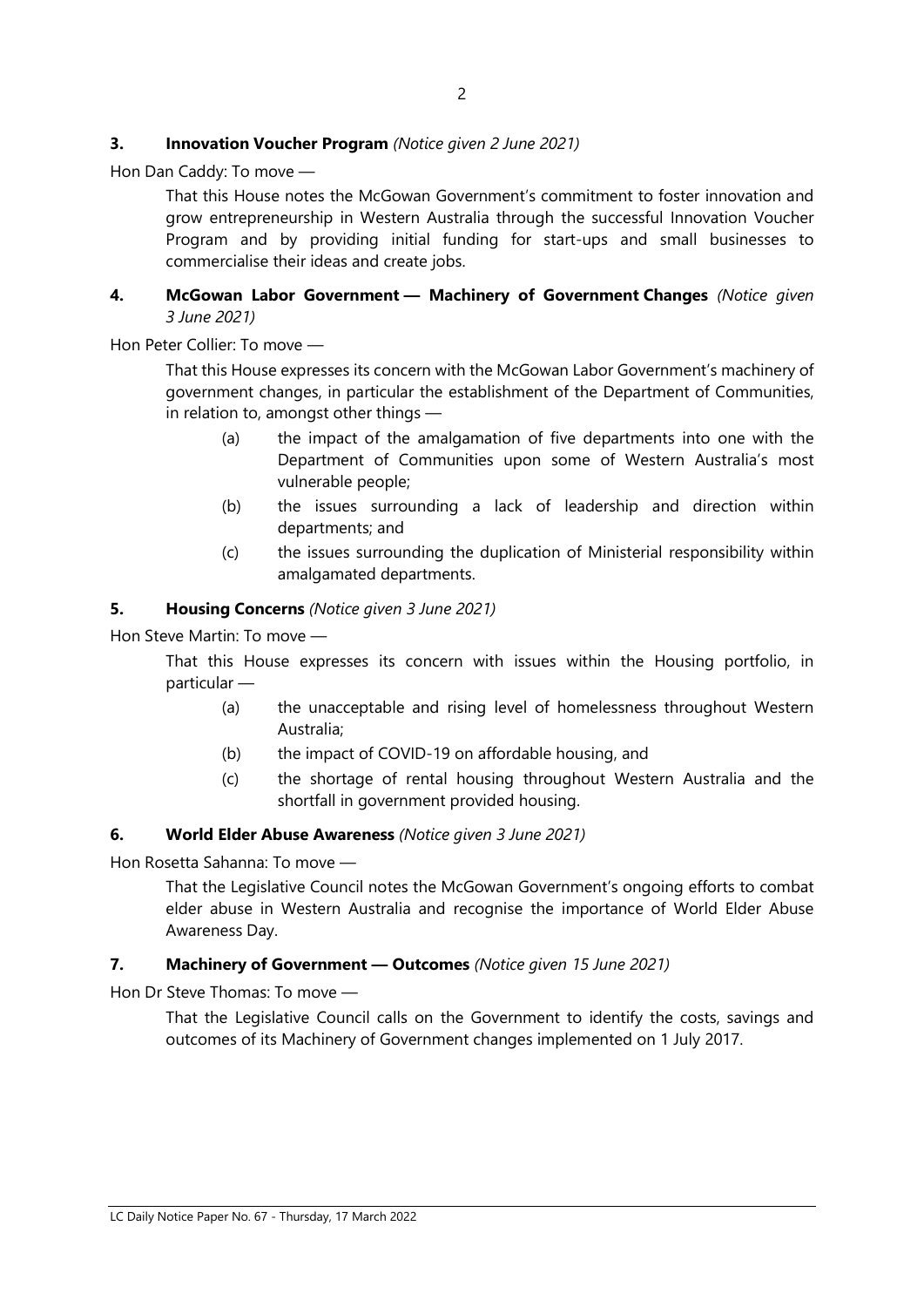#### 8. Contribution of WA Police (Notice given 15 June 2021)

Hon Peter Collier: To move —

That this House —

- (1) Recognises the valuable contribution of WA Police to the State.
- (2) Encourages the Labor Government to recognise the significant pressures on all areas of the police force due to factors including —
	- (a) COVID-19;
	- (b) substance abuse throughout the community;
	- (c) cost of living pressures for officers, particularly those serving in remote and regional areas of the State; and
	- (d) increased domestic violence cases,

and calls upon the Government to provide the appropriate salary and conditions accordingly.

#### 9. Improved Seniors' Safety and Security Rebate (Notice given 16 June 2021)

Hon Martin Pritchard: To move —

That the Legislative Council notes the McGowan Government's reinstatement of the improved seniors' Safety and Security Rebate and the impact that this \$16 million election commitment will have in ensuring that our seniors are protected and secure in their homes.

#### 10. Investment in Early Years (Notice given 16 June 2021)

Hon Donna Faragher: To move —

That this House —

- (a) recognises that the early years are identified as a critical period in a child's life marked by rapid and significant changes in their physical, cognitive, social and emotional development; and
- (b) calls on the McGowan Government to significantly increase its investment in this critical area.

#### 11. Human Rights of People with Disability (Notice given 17 June 2021)

Hon Stephen Pratt: To move —

That the Legislative Council commends the McGowan Labor Government's ongoing commitment to individual and systemic advocacy in Western Australia in working to promote, protect and defend the human rights of people with disability.

#### 12. Defence to the Presence of THC in a Driver (Notice given 22 June 2021)

Hon Dr Brian Walker: To move —

That this House urges the McGowan Government to legislate to introduce a complete defence to the presence of THC in a driver's oral fluid or blood in circumstances where —

- (a) the driver has a valid doctor's prescription for a medicine containing THC;
- (b) the offence does not involve dangerous or reckless driving; and
- (c) an officer has not established driver impairment.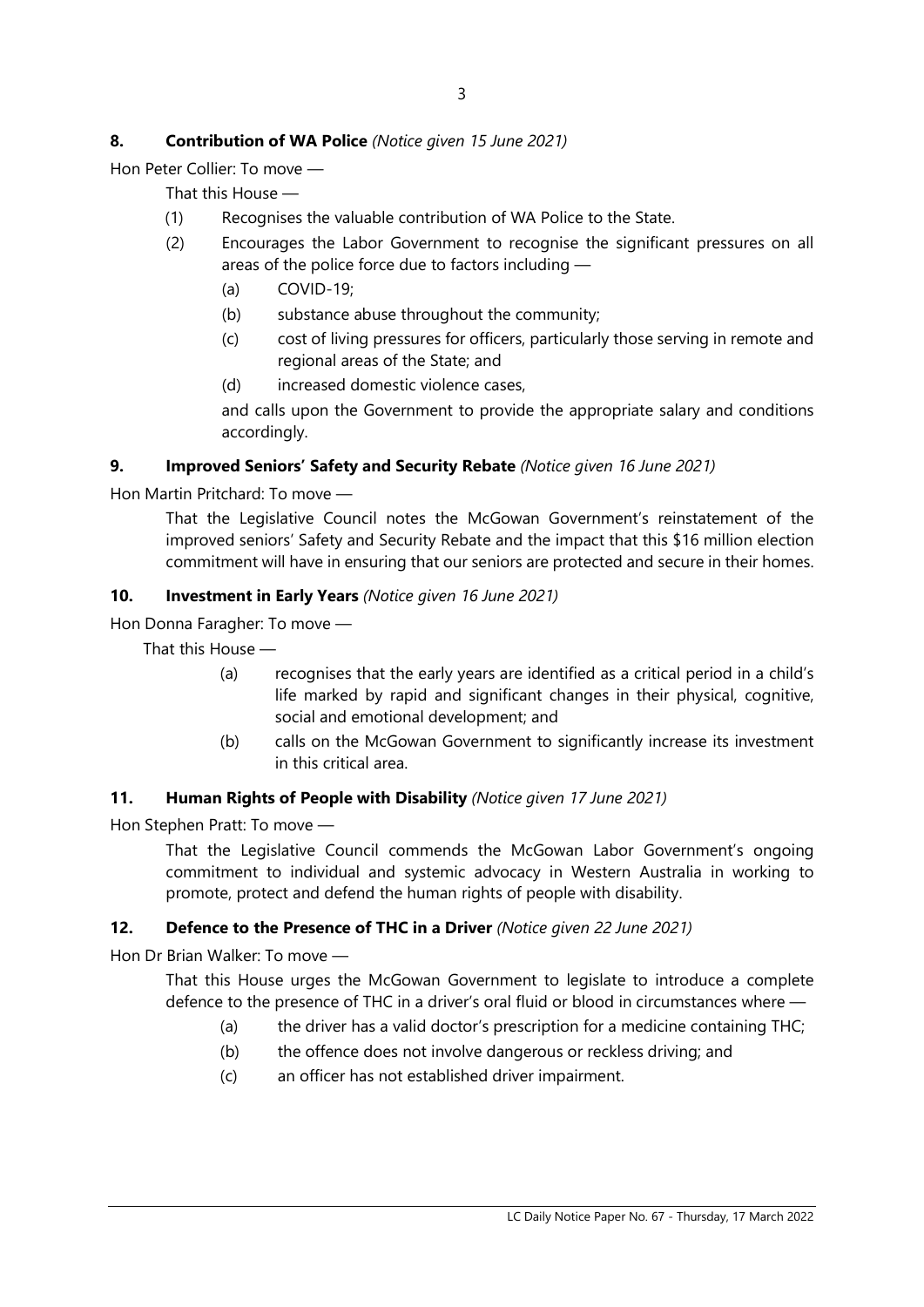## 13. Corruption and Crime Commission - Access to Documents (Notice given 24 June 2021)

Hon Nick Goiran: To move —

That this House —

- (a) expresses its appreciation to the Members and staff responsible for the drafting, tabling and publishing of the  $61<sup>st</sup>$  report of the Standing Committee on Procedure and Privileges (Committee);
- (b) is concerned that good faith negotiations between the Committee and the Corruption and Crime Commission (CCC) ceased inexplicably;
- (c) notes that the Committee's audit reveals that 1,120 privileged documents were provided without parliamentary approval by the Government to the CCC;
- (d) reasserts that draft parliamentary speeches, motions and questions are subject to parliamentary privilege in the same way as confidential parliamentary committee material such as committee deliberations and draft report recommendations; and

encourages the CCC to avail itself forthwith of the opportunity to access the more than 450,000 non-privileged records.

#### 14. Insurance Commission of Western Australia (Notice given 9 September 2021)

Hon Nick Goiran: To move —

That this House —

- (1) Notes that the Insurance Commission of Western Australia (Commission)
	- (a) received \$665.4 million on 11 September 2020 as its share of the settlement of the Bell Group litigation settlement;
	- (b) were not involved in the preparation of the Premier's media release on 4 October 2020 which said that every residential household would from 1 November 2020 receive a one-off \$600 electricity bill credit "funded from the recent Bell Group settlement";
	- (c) paid approximately \$200 million to the Government in 2020-21 by way of tax equivalent payments on the Bell settlement sum; and
	- (d) have covered approximately \$292 million in costs arising from the Bell litigation leaving it with an after tax net sum of \$173 million.
- (2) Expresses its concern that the Premier
	- (a) misled Western Australians when he made his electricity credit announcement on 4 October 2020; and
	- (b) did not have the Bell settlement funds when the electricity bill credits were issued.
- (3) Reminds the Premier that the funding of the Bell Group litigation was derived from a WA Inc levy imposed on motorists.
- (4) Calls on the Premier to
	- (a) acknowledge that the Commission Board owe fiduciary duties;
	- (b) undertake not to interfere with the discharge of those duties; and
	- (c) table any reports he receives from the Commission under sections 28 or 29 of the Insurance Commission of Western Australia Act 1986.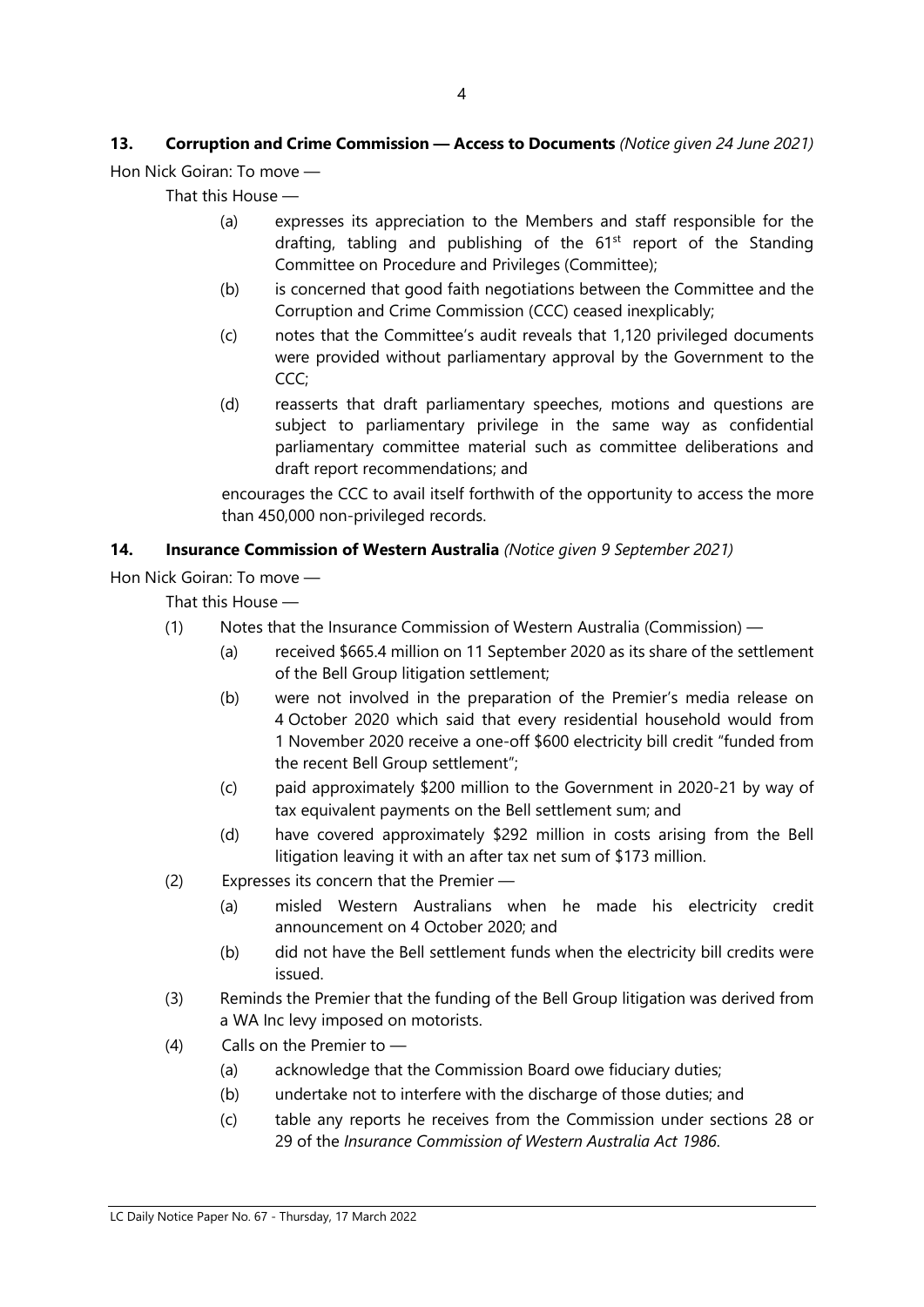#### 15. Independent Review into the Department of Communities' policies and practices in the placement of children with harmful sexual behaviours in residential care settings (Notice given 12 October 2021)

Hon Nick Goiran: To move —

That this House —

- (1) Thanks the Commissioner for Children and Young People for his Independent Review into the Department of Communities' policies and practices in the placement of children with harmful sexual behaviours in residential care settings.
- (2) Notes with grave concern the Commissioner's damning findings which expose that —
	- (a) children raised their concerns, and these were not responded to in a timely manner;
	- (b) the information and knowledge management systems of the Department are not fit for purpose and impede decision making for children and young people and organisational accountability;
	- (c) the Department does not have a cohesive or effective framework or policy, practices or services to understand and respond to children and young people with harmful sexual behaviours;
	- (d) the Department does not consistently ensure that high quality and safe care by well trained and supported staff and carers is provided to children and young people in the care of the CEO in residential care;
	- (e) the Department's risk assessment and management strategies are not effective in consistently preventing, identifying and mitigating risks to children and young people in residential care; and
	- (f) the Department's internal safeguards and review mechanisms do not contribute effectively to the safety of children and young people in residential care.
- (3) Calls on the Government to urgently provide a precise and time bound plan of how it proposes to address the Commissioner's findings and recommendations.

#### 16. Amendment to Standing Orders - Removal of Prayers from Formal Business (Notice given 13 October 2021)

Hon Sophia Moermond: To move —

That Standing Order 14(1) be amended by:

- (a) deleting item (a); and
- (b) renumbering the remaining items accordingly.

#### 17. **Elder Abuse** (Notice given 15 February 2022)

Hon Nick Goiran: To move —

That this House —

- (a) reminds the McGowan Labor Government that its January 2017 election manifesto on responding to elder abuse promised that it would "expedite" amendments to the law surrounding enduring powers of attorney and guardianship;
- (b) notes that on 13 September 2017 the Legislative Council established, on the motion of the Opposition, the Select Committee into Elder Abuse;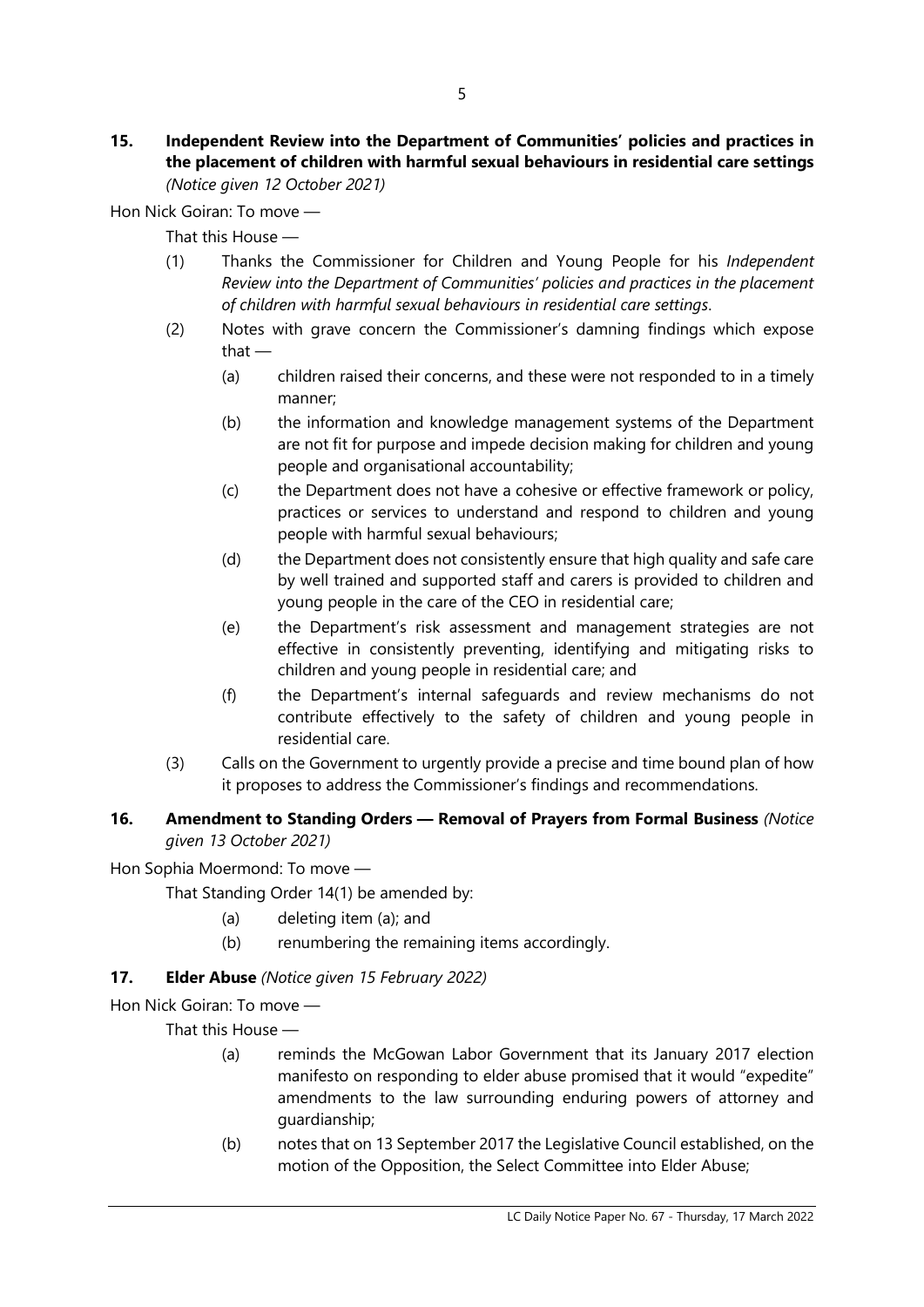- $(c)$  reminds the Government that the Select Committee's  $24<sup>th</sup>$  recommendation in its 2018 Final Report called on it to "act as a matter of urgency";
- (d) notes that more than 5 years have passed since the election promise was made;
- (e) expresses its deep concern about the impact on victims of elder abuse given its prevalence in our State and reports of an increase during the pandemic; and
- (f) calls on the Government to apologise for breaking trust with the victims, the electors and the Parliament, and to make amends without any further delay.

#### 18. COVID-19 in 2022 (Notice given 24 February 2022)

Hon Dr Steve Thomas: To move —

That this House:

- (a) notes this State's lack of preparedness for the inevitable outbreak of COVID-19 in 2022 and the spread of the Omicron strain;
- (b) notes the constant changing of the State's COVID rules by the State Government, and that the lack of consistency is damaging to the business community in particular;
- (c) notes the lack of openness and accountability of the Government in making these changes, including not making the information used to make the decisions and thresholds and trigger points freely available;
- (d) notes that this arrogant willingness to keep the community in the dark is unnecessary and unjustified, as the vast majority of the community is mature enough to assess the situation rationally; and
- (e) calls on the McGowan Government to stop treating the Western Australian community with contempt, and provide them with consistent, clear and manageable rules for COVID and release all supporting data and information used to justify them and all thresholds for future actions.

#### ORDERS OF THE DAY

1. Conservation and Land Management Amendment Bill 2021 [LA 7-1] Minister for Emergency Services representing the Minister for Environment

Second reading adjourned (Thursday, 24 June 2021).

 $\overline{a}$ 

 $\overline{a}$ 

2. Transfer of Land Amendment Bill 2021 [LA 16-1] Leader of the House representing the Minister for Lands

Second reading adjourned (Thursday, 5 August 2021).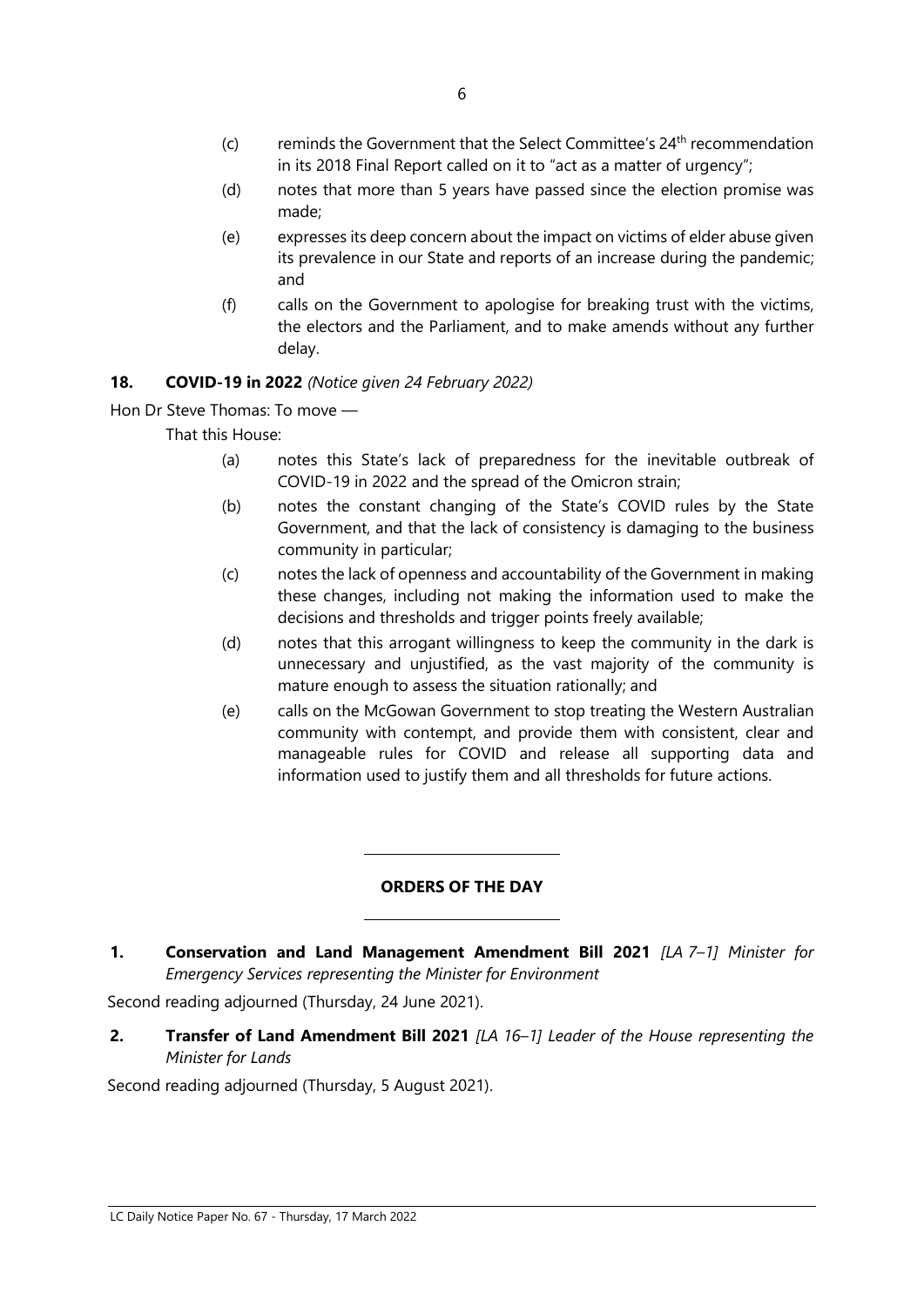3. \*Fair Trading Amendment Bill 2021 [LC 19–1] Minister for Emergency Services representing the Minister for Commerce

Second reading adjourned (Wednesday, 23 June 2021).

See Standing Committee on Uniform Legislation and Statutes Review Report No. 133 (Tabled 10 August 2021).

cf SNP 19 Issue 1 — 10 August 2021.

#### 4. \*Statutes (Repeals and Minor Amendments) Bill 2021 [LC 2-1] Parliamentary Secretary to the Attorney General

Second reading adjourned (Thursday, 6 May 2021).

See Standing Committee on Uniform Legislation and Statutes Review Report No. 135 (Tabled 31 August 2021).

5. \*Administration Amendment Bill 2021 [LA 13-2] Parliamentary Secretary to the Attorney General

Second reading adjourned (Tuesday, 7 September 2021). cf SNP 13 Issue 4 – 16 March 2022.

6. Criminal Appeals Amendment Bill 2021 [LA 35-1] Parliamentary Secretary to the Attorney General

Second reading adjourned (Wednesday, 8 September 2021).

7. \*Legal Profession Uniform Law Application (Levy) Bill 2021 [LA 32-1] Parliamentary Secretary to the Attorney General

Cognate debate with Legal Profession Uniform Law Application Bill 2021.

Committee (Tuesday, 15 March 2022).

See Standing Committee on Uniform Legislation and Statutes Review Report No. 136 (Tabled 12 October 2021).

#### 8. \*Legal Profession Uniform Law Application Bill 2021 [LA 31-2] Parliamentary Secretary to the Attorney General

Cognate debate with Legal Profession Uniform Law Application (Levy) Bill 2021.

Committee progress clause 113 (Tuesday, 15 March 2022).

cf SNP 31 Issue 3 – 9 March 2022.

See Standing Committee on Uniform Legislation and Statutes Review Report No. 136 (Tabled 12 October 2021).

9. Sentencing Legislation Amendment (Persons Linked to Terrorism) Bill 2021 [LA 38-2] Parliamentary Secretary to the Attorney General

Second reading adjourned (Tuesday, 26 October 2021).

10. Wittenoom Closure Bill 2021 [LA 28-1] Leader of the House representing the Minister for Lands

Second reading adjourned (Wednesday, 27 October 2021).

11. Civil Procedure (Representative Proceedings) Bill 2021 [LA 37-1] Parliamentary Secretary to the Attorney General

Second reading adjourned (Thursday, 28 October 2021).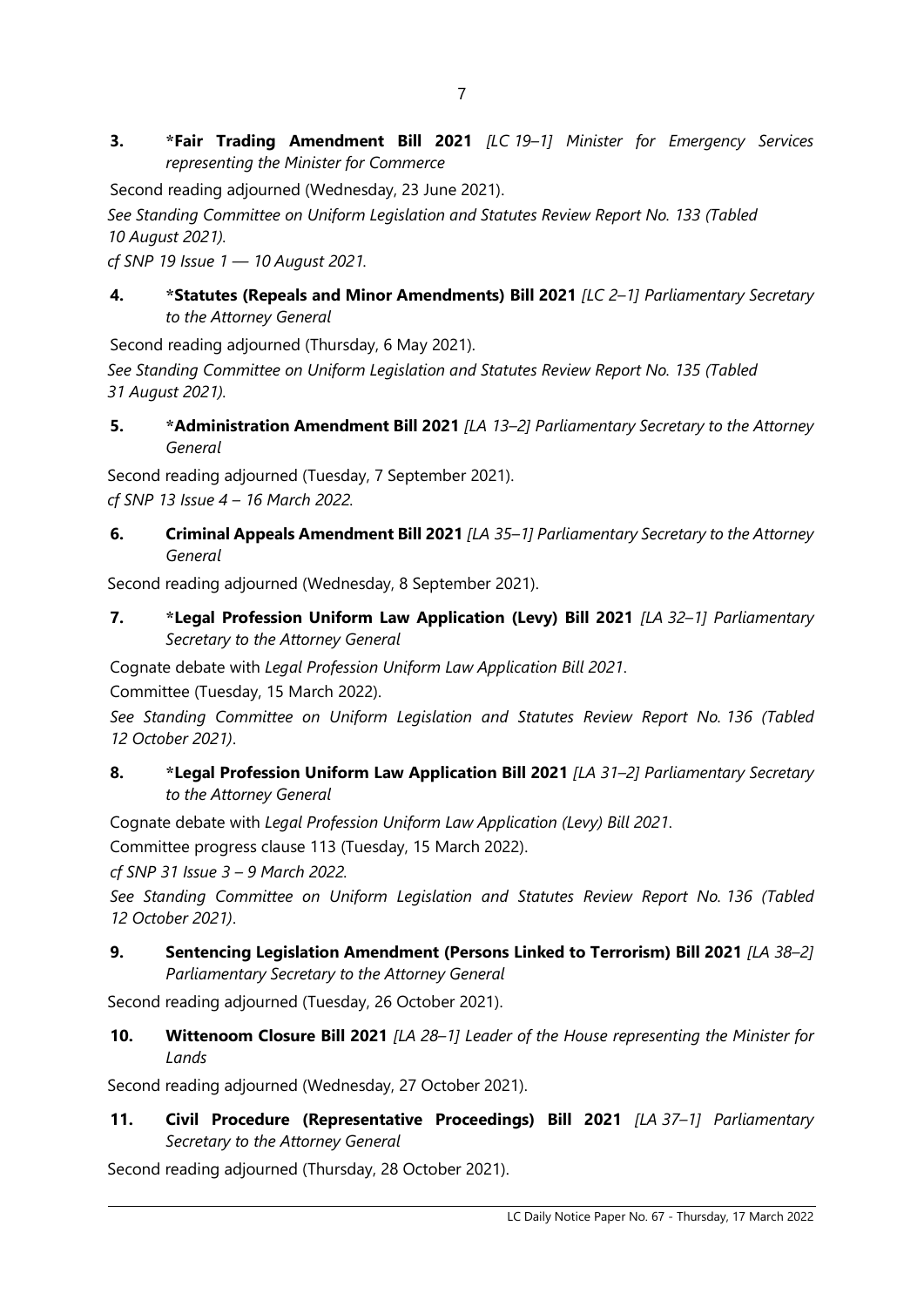12. Mutual Recognition (Western Australia) Amendment Bill 2021 [LC 58-1] Leader of the House representing the Premier

Third reading (Tuesday, 15 March 2022).

13. Animal Resources Authority Amendment and Repeal Bill 2021 [LA 43-1] Minister for Emergency Services representing the Minister for Science

Second reading adjourned (Tuesday, 15 March 2022).

#### 14. Small Business Development Corporation Amendment (COVID-19 Response) Bill 2022 [LA 65–1] Parliamentary Secretary to the Minister for Small Business

Second reading continuation of remarks Hon Wilson Tucker — 54 mins (Wednesday, 16 March 2022).

Pursuant to SO 125A total time remaining on second reading — 1 hour 8 minutes; Total time remaining in Committee of the Whole — 60 minutes; Total time remaining for third reading — 5 minutes.

15. Firearms Amendment Bill 2021 [LA 59-2] Minister for Emergency Services representing the Minister for Police

Second reading adjourned (Wednesday, 16 March 2022).

16. Standing Committee on Procedure and Privileges — Report 61 — Progress Report: Supreme Court proceedings and matters of privilege raised in the 40<sup>th</sup> Parliament (Tabled 13 May 2021)

Consideration on the motion of Hon Simon O'Brien (Thursday, 13 May 2021) as follows —

That Recommendation 1 contained in Report 61 of the Standing Committee on Procedure and Privileges, Progress Report: Supreme Court proceedings and matters of privilege raised in the  $40^{th}$  Parliament, be adopted and agreed to.

See Tabled Paper 191 (Tabled 13 May 2021).

Recommendation 1 states —

A standing memorandum of understanding relating to the compulsory production of evidence and determinations as to material that is subject to parliamentary privilege be advanced between the Legislative Council and relevant investigative agencies, in accordance with the resolution of the Legislative Council of 5 September 2019.

#### 17. Standing Committee on Procedure and Privileges — Report 61 — Progress Report: Supreme Court proceedings and matters of privilege raised in the 40<sup>th</sup> Parliament (Tabled 13 May 2021)

Consideration on the motion of Hon Simon O'Brien (Thursday, 13 May 2021) as follows —

That Recommendation 2 contained in Report 61 of the Standing Committee on Procedure and Privileges, Progress Report: Supreme Court proceedings and matters of privilege raised in the  $40^{th}$  Parliament, be adopted and agreed to.

See Tabled Paper 191 (Tabled 13 May 2021).

Recommendation 2 states —

The Committee recommends that the following matters be re-referred to the Procedure and Privileges Committee for inquiry and report: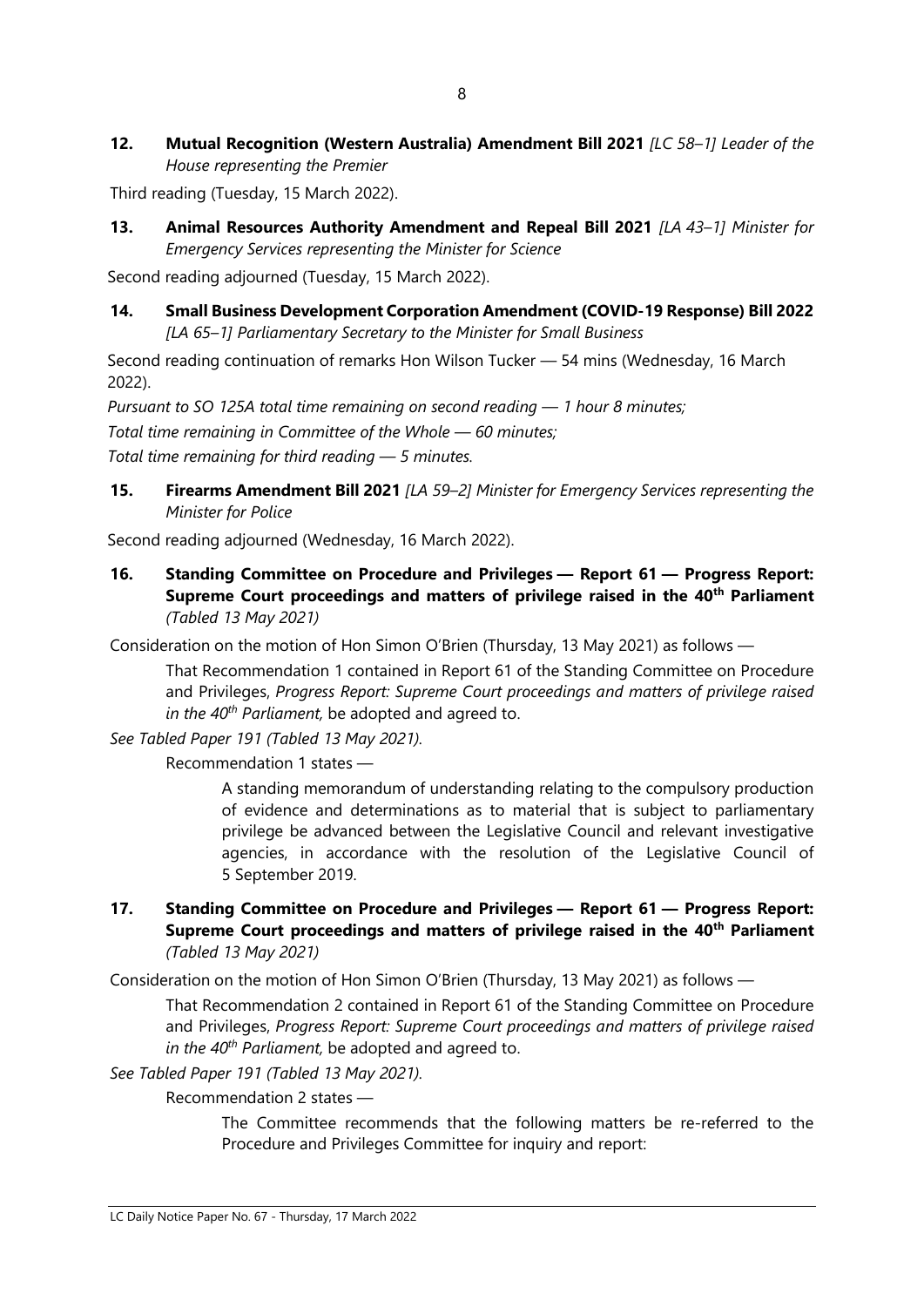In relation to the refusal by Ms Emily Roper, the Acting Director General of the Department of the Premier and Cabinet, to comply with a summons to attend and produce documents at 9.00am on Friday, 9 August 2019, issued by the Legislative Council Standing Committee on Procedure and Privileges, and the events leading up to that non-compliance:

- (1) Did Ms Emily Roper, or any other person or body, commit a contempt of the Legislative Council or any breach of its privileges?
- (2) If the Committee so finds that any contempt of the Legislative Council has been committed, or that any of the privileges of the Legislative Council have been breached, then what penalty, if any, should the Legislative Council impose for each contempt or breach?

#### 18. Standing Committee on Procedure and Privileges — Report 61 — Progress Report: Supreme Court proceedings and matters of privilege raised in the 40<sup>th</sup> Parliament (Tabled 13 May 2021)

Consideration on the motion of Hon Simon O'Brien (Thursday, 13 May 2021) as follows —

That Recommendation 3 contained in Report 61 of the Standing Committee on Procedure and Privileges, Progress Report: Supreme Court proceedings and matters of privilege raised in the  $40^{th}$  Parliament, be adopted and agreed to.

#### See Tabled Paper 191 (Tabled 13 May 2021).

Recommendation 3 states —

The Committee recommends that the following matters be re-referred to the Procedure and Privileges Committee for inquiry and report:

In relation to the actions of Mr Darren Foster, the Director General of the Department of the Premier and Cabinet, in producing documents to the Corruption and Crime Commission relating to former Members of the Legislative Council without following a procedure that the Legislative Council or the Legislative Council Standing Committee on Procedure and Privileges had authorised for determining issues of parliamentary privilege:

- (1) Did Mr Darren Foster, or any other person or body, commit a contempt of the Legislative Council or any breach of its privileges?
- (2) If the Committee so finds that any contempt of the Legislative Council has been committed, or that any of the privileges of the Legislative Council have been breached, then what penalty, if any, should the Legislative Council impose for each contempt or breach?

#### 19. Misuse of Drugs Amendment Bill 2021 [LC 23-1] Hon Dr Brian Walker

Second reading adjourned (Thursday, 3 June 2021).

#### 20. Climate Change and Greenhouse Gas Emissions Reduction Bill 2021 [LC 48-1] Hon Dr Brad Pettitt

Second reading adjourned (Thursday, 14 October 2021).

#### 21. Retail Trading Hours Amendment Bill 2021 [LC 62-1] Hon Wilson Tucker

Second reading adjourned (Thursday, 16 December 2021).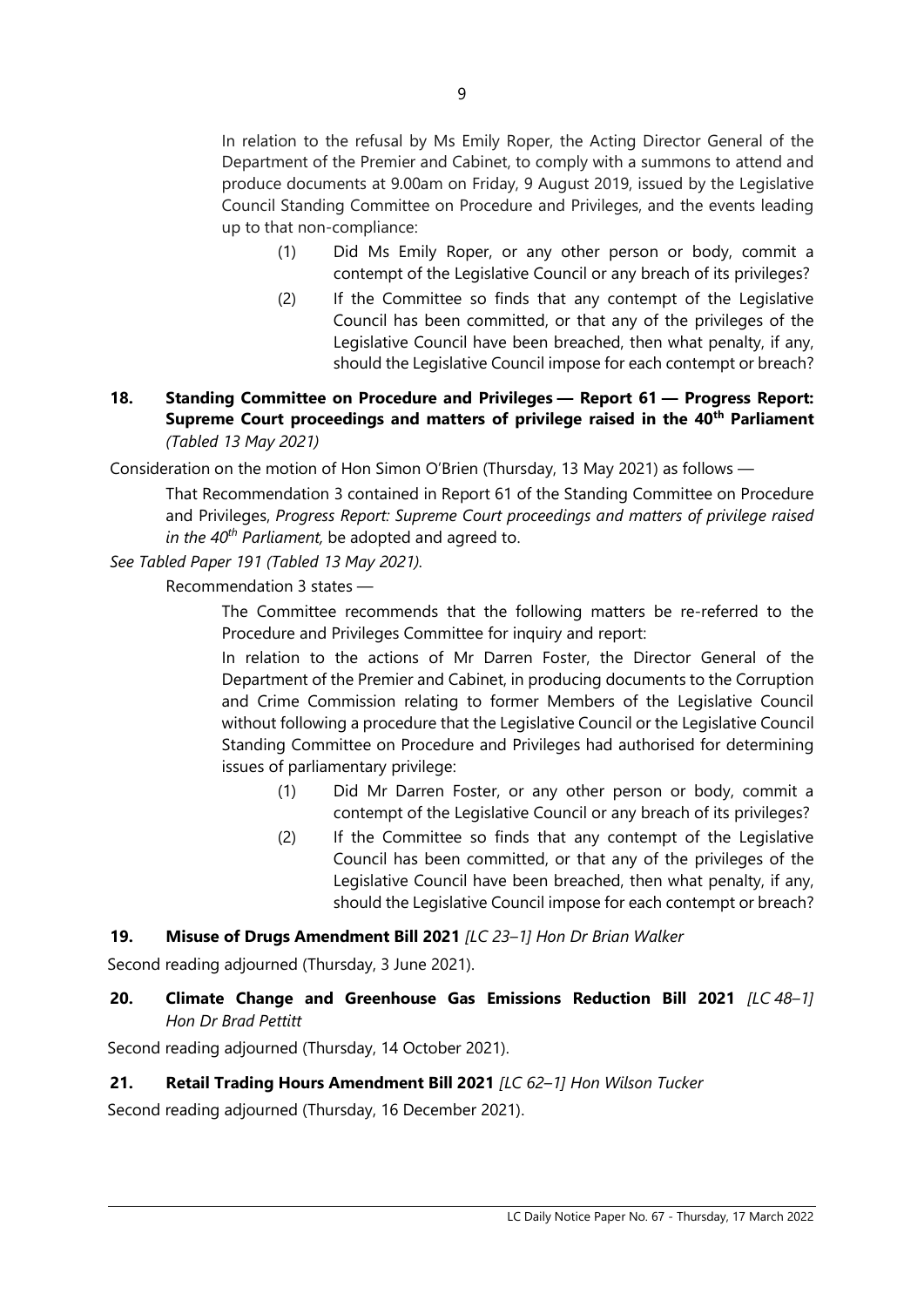#### 22. Investment in Digital Inclusion (Moved 16 December 2021)

Resumption of debate adjourned (Thursday, 16 December 2021), on the motion of Hon Wilson Tucker as follows —

That this House:

- (a) recognises the benefits of digital inclusion, particularly in remote and regional areas of Western Australia;
- (b) notes that despite the rollout of the NBN, many regional Western Australians still lack network access and remain effectively digitally excluded; and
- (c) calls on the State Government to increase investment in initiatives to improve network access and digital inclusion for regional Western Australia.

Total time remaining on motion  $-7$  mins.

#### SELECT COMMITTEES

#### 1. Select Committee into Cannabis and Hemp (Established 13 October 2021)

 $\overline{a}$ 

 $\overline{a}$ 

On the motion of Hon Dr Brian Walker as follows —

(1) A Select Committee to be known as the Cannabis and Hemp Select Committee is established.

The Select Committee is to inquire into and report on the potential to amend the current legislation and regulations which apply to cannabis and hemp in Western Australia, with particular reference  $to -$ 

- (a) the current barriers to pharmaceutical nutraceutical use of cannabinoid products;
- (b) medicinal cannabis, its prescription, availability and affordability; and
- (c) the potential benefits and risks of permitting industrial hemp for human consumption.

The Select Committee shall consist of five members, namely: Hon Dr Brian Walker (Chair); Hon Matthew Swinbourn (Deputy Chair); Hon Jackie Jarvis; Hon Lorna Harper and Hon James Hayward. The Select Committee may table interim reports, and is to table its final report by no later than 12 months after the committee has been established.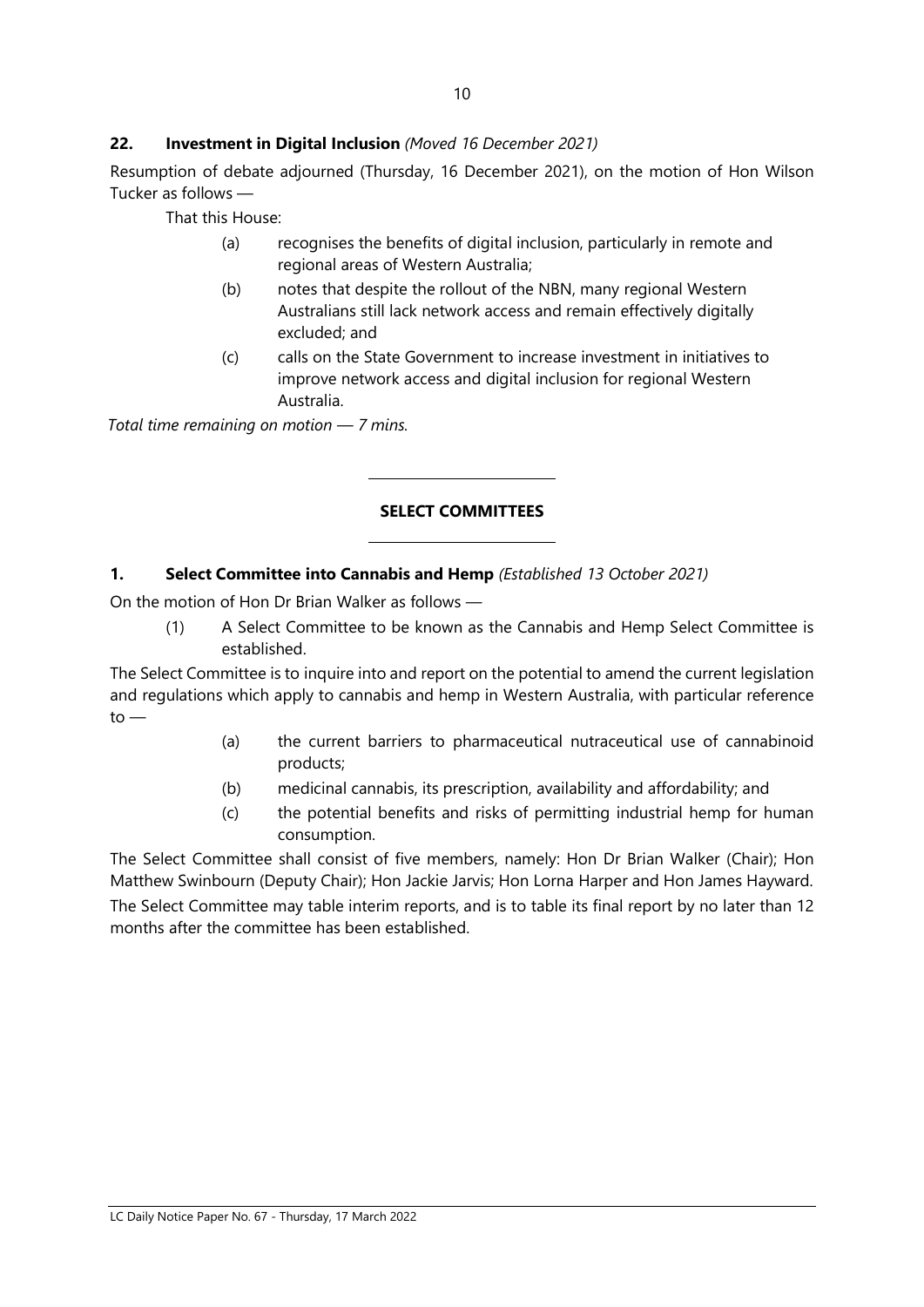#### COMMITTEE INITIATED INQUIRIES

 $\overline{a}$ 

 $\overline{a}$ 

1. Standing Committee on Public Administration — Terms of Reference: Inquiry into the delivery of ambulance services in Western Australia (Notice given 22 June 2021)

Resolution of the Committee on 17 June 2021 to commence an Inquiry into the delivery of ambulance services in Western Australia with the following terms of reference —

- (a) how 000 ambulance calls are received, assessed, prioritised and despatched in the metropolitan area and in the regions;
- (b) the efficiency and adequacy of the service delivery model of ambulance services in metropolitan and regional areas of Western Australia;
- (c) whether alternative service delivery models in other jurisdictions would better meet the needs of the community; and
- (d) any other matters considered relevant by the Committee.

The Committee intends to table its report by March 2022.

2. Standing Committee on Estimates and Financial Operations — Terms of Reference: Inquiry into the financial administration of homelessness services in Western Australia (Notice given 18 November 2021)

Resolution of the Committee on 17 November 2021 to commence an Inquiry into the financial administration of homelessness services in Western Australia with particular focus on —

- (a) the current funding and delivery of services
- (b) 'All Paths Lead to a Home', Western Australia's 10-Year Strategy on Homelessness 2020-2030
- (c) existing data systems and how data informs service delivery
- (d) any other related matter.

 $\overline{a}$ 

 $\overline{a}$ 

Pursuant to Standing Order 163, Hon Steve Martin is substituted for Hon Nick Goiran and Hon Dan Caddy is substituted for Hon Samantha Rowe for the duration of this inquiry.

#### CONSIDERATION OF COMMITTEE REPORTS

1. Joint Standing Committee on the Commissioner for Children and Young People — Report No. 3 — The merits of appointing a commissioner for Aboriginal children and young people (Tabled 18 November 2021)

Continuation of remarks Hon Jackie Jarvis — 8 mins (Wednesday, 16 March 2022) on the motion of Hon Neil Thomson that the report be noted.

See Tabled paper 896.

Time remaining on motion — 3 hours and 3 minutes.

Government Response Tabled 16 March 2022 (Tabled Paper 1133).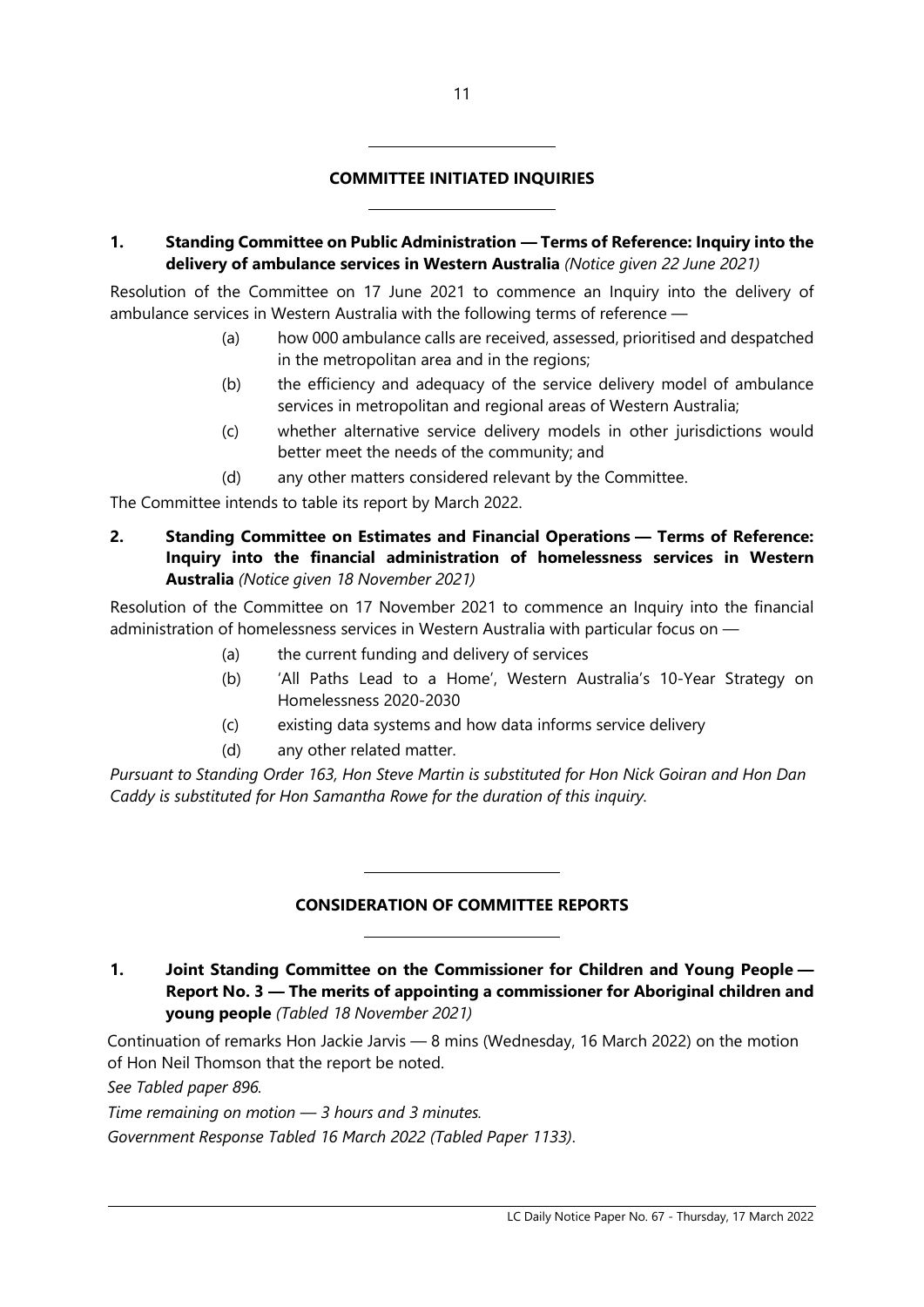2. Standing Committee on Estimates and Financial Operations — Report No. 85 — Consideration of the 2021-22 Budget Estimates (Tabled 30 November 2021)

Consideration. See Tabled paper 937. Government Response Tabled 15 February 2022 (Tabled Paper 1009).

#### 3. Joint Standing Committee on the Commissioner for Children and Young People — Report No. 1 — Annual Report 2020–2021 (Tabled 16 September 2021)

Resumption of debate (Wednesday, 8 December 2021) on the motion of Hon Neil Thomson that the report be noted.

See Tabled paper 678.

Time remaining on motion — 2 hours.

Standing Order 110(2A) and (2B) applied — 10 November 2021, 8 December 2021.

4. Joint Standing Committee on the Corruption and Crime Commission — Report No. 1 — Annual Report 2020–21 (Tabled 9 September 2021)

Continuation of remarks Hon Jackie Jarvis — 6 mins (Wednesday, 16 February 2022) on the motion of Hon Dr Steve Thomas that the report be noted.

See Tabled paper 536.

Time remaining on motion — 1 hour. Standing Order 110(2A) and (2B) applied — 15 September 2021, 27 October 2021, 16 February 2022.

5. Joint Standing Committee on the Corruption and Crime Commission — Report No. 2 — If not the CCC … then where? An examination of the Corruption and Crime Commission's oversight of excessive use of force allegations against members of the WA Police Force (Tabled 9 September 2021)

Continuation of remarks Hon Nick Goiran — 4 min (Wednesday, 23 February 2022) on the motion of Hon Dr Steve Thomas that the report be noted.

See Tabled paper 537.

Government Response Tabled 30 November 2021 (Tabled Paper 913).

Time remaining on motion — 1 hour.

Standing Order 110(2A) and (2B) applied — 13 October 2021, 17 November 2021, 23 February 2022.

6. Joint Standing Committee on the Corruption and Crime Commission — Report No. 3 — 'A GOOD YEAR'. The work of the Parliamentary Inspector of the Corruption and Crime Commission (Tabled 24 February 2022)

Consideration. See Tabled paper 1085.

7. Joint Standing Committee on the Commissioner for Children and Young People — Report No. 2 — Report Review 2020-21: Examination of selected reports by the Commissioner for Children and Young People (Tabled 18 November 2021)

Continuation of remarks Hon Pierre Yang — 5 mins (Wednesday, 16 March 2022) on the motion of Hon Jackie Jarvis that the report be noted.

See Tabled paper 895.

Time remaining on motion  $-$  3 hours. Standing Order 110(2A) and (2B) applied — 16 March 2022.